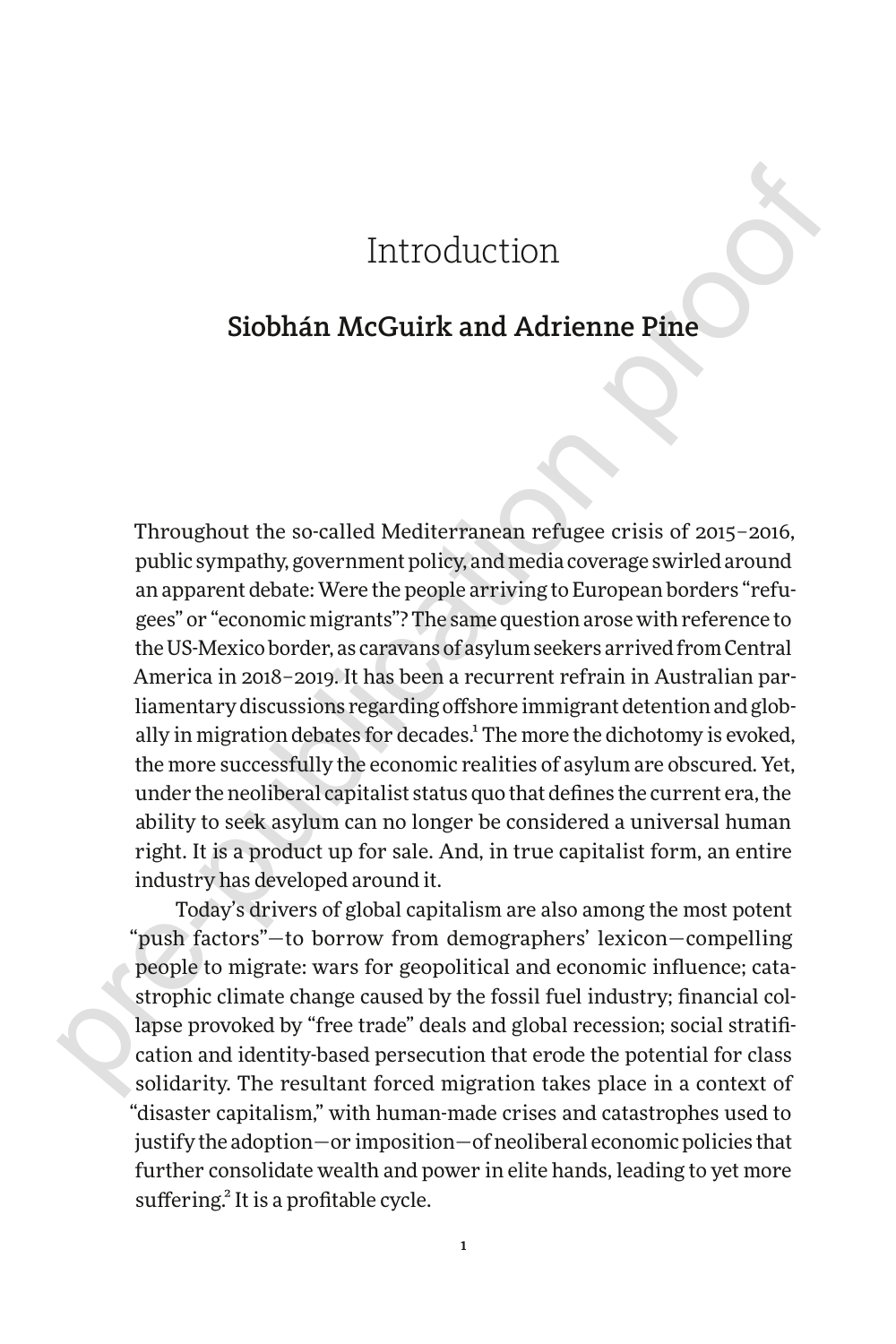new opporation. The consistent flow of migration hat such violence change approach of "growth". The consistent flow of migration hat such violence protocs one constraint narratives suggesting otherwise. Neither are the pat Expansion is necessary to the survival of capitalism—new markets; new opportunities. Ongoing and discrete instances of violence create space for "growth." The consistent flow of migration that such violence produces does not constitute a spectacular event, however, despite dominant narratives suggesting otherwise. Neither are the pathways taken only linear, recent, or pointed northward. Many people caught in the gaze of the latest migrant "crisis" have been displaced and moving—some constantly, some intermittently—for years, even decades or generations. As they are held at borders or in encampments, news cameras, spotlights, and NGO-branded relief teams shift from one global frontier zone to the next, leaving behind the growing tendrils of a complex and diversifying asylum industry that is produced and sustained by the everyday realities of global capitalism. And as border crossings and petitions for protection become ever more costly for the people who make them, they are ever more lucrative for those seeking to profit from the massive human displacement that characterizes the world today.<sup>3</sup>

When unlivable conditions force people to flee their homes, only those with substantial resources can obtain the passports, visas, and plane tickets needed to avoid long and often perilous journeys over land and over sea. Financial and social capital can secure attentive lawyers, social supports, and endorsements in destination countries. The superrich need not worry about asylum at all: investor visas are far easier to obtain, at least for millionaires facing exile. For the rest, brokers, forgers, coyotes, traffickers, and smugglers demand extortionate payments to facilitate escapes. Contractors and "security" firms receive billion-dollar contracts to stop them in their tracks—erecting walls, fences, and watchtowers or running patrol boats and coast guards to bar potential asylum seekers from entering territories and making claims.

Those who make it across the border are frequently placed into detention centers, jails, encampments, or crumbling housing complexes, all run by multinational corporations, with investment from the biggest global banks. Agencies compete for government contracts to provide stipulated services to asylum seekers and refugees,<sup>4</sup> often while placing them into new regimes of monitored vulnerability. Private doctors produce medical and psychoanalytical examination certificates to bolster claims with bodily "proof" of persecution.<sup>5</sup> Expert witnesses and think tank staff create testimonies and reports that further shape case outcomes—and establish archetypes of "genuine" claimants. Specialized NGOs similarly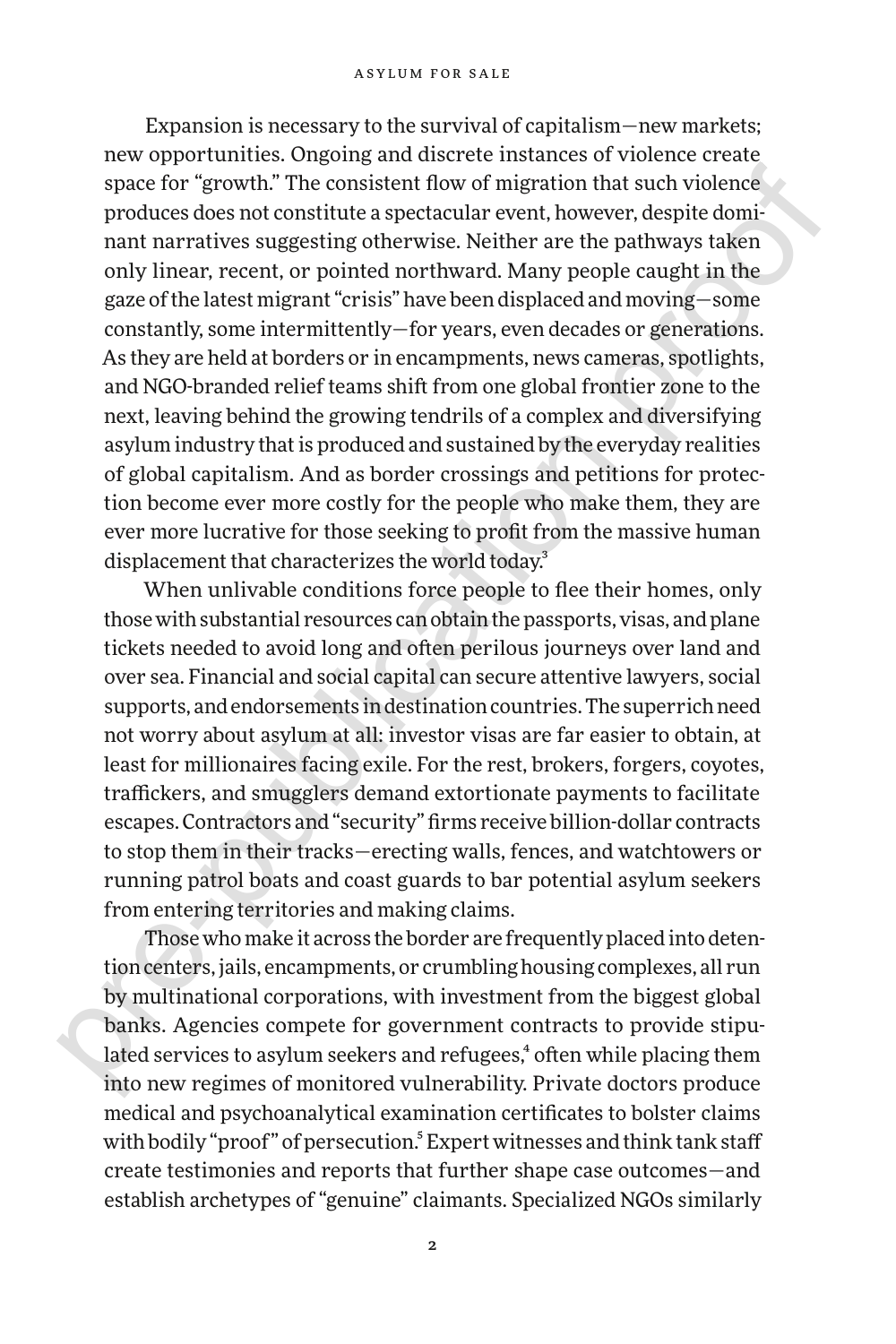meantary manner and mot one with exchalation that forces<br>in for select atagories of "deserving" persecuted people. Their construc-<br>tions with any line of the columbined of the maginary<br>is of ideal victimhood that are shape mobilize million-dollar revenues and professionalized workforces (overwhelmingly middle-class and/or citizens of the Global North) to advocate for select categories of "deserving" persecuted people. Their constructions win asylum for some, while excluding others unable to fit imaginaries of ideal victimhood that are shaped by class, gender, racial, religious, and other prejudices. Private immigration lawyers charge exorbitant fees, while powerful law firms use pro bono asylum work to sanitize reputations tarnished by their day-to-day work reinforcing disaster capitalism. Businesses profiting from immigrant detention likewise make large, taxdeductible donations to asylum charities, adding humanitarian sheen to their philanthropic portfolios. The same corporations building the warplanes that cause human displacement profit from the deportation of "failed" asylum claimants.<sup>7</sup>

Meanwhile, governments cite "austerity measures" in their efforts to defund or privatize legal and social aid—measures framed in the language of "efficiency" and "cost saving" for the taxpayer. While such rheto $ric$  further pits citizens against migrants—particularly useful in the aftermath of a global recession triggered by elite greed—creeping xenophobia paradoxically justifies huge spending on border enforcement and the expansion of immigrant detention estates. In the Global South, transnational private actors work with state governments to buoy the UNHCR's expansive bureaucratic "refugee protection regime," which functions in part to keep the most impoverished asylum seekers encamped far from northern borders.⁸

The expansion of neoliberal capitalism not only causes forced migration, it requires the vulnerable itinerant workforce such migration creates. The production of exploitable, generally racialized "others" is the bedrock of our current economic system—the figure of the "illegal" immigrant laborer is just one recent incarnation of this long-standing historical process.<sup>9</sup> Forced migration is frequently intertwined with forced labor, leading to the creation of new, "hyperprecarious" categories of migrant. The "rejected asylum seeker," for example, is linguistically and symbolically constructed to be hyperexploitable in ways that build upon extant racisms.<sup>10</sup> As Nicholas De Genova argues, the production of migrant "illegality"—including through imaginaries of "bogus" and "failed" asylum seekers—is "crucial for the creation and maintenance of a . . . reliable, eminently mobile, flexible, and ultimately disposable source of labor power."<sup>11</sup>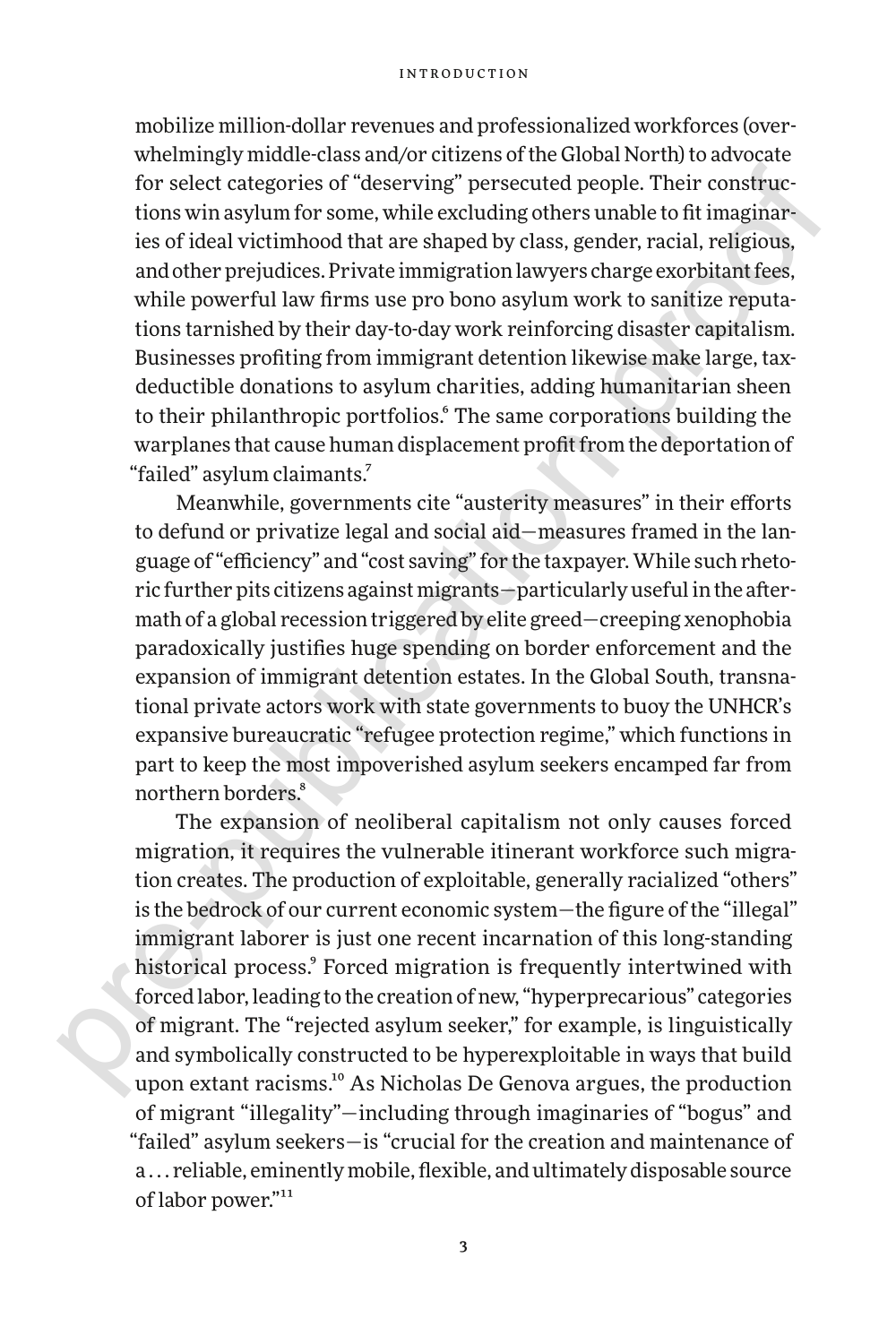The aim of this volume is to expose and examine profit-making as a significant force driving contemporary asylum regimes. This perspective is a product not only of contributors' work as researchers, academics, and journalists but also their experiences as people directly engaged with the industry: as activists, advocates, "experts," organizers, and people who have themselves sought asylum. Moving beyond the questions of moral, ethical, and legal obligation that have come to dominate scholarship and activism concerning asylum seekers, we approach the actors and institutions forming around asylum adjudication systems and individuals seeking asylum globally as an industry—one that is thriving at grave human cost, and one that must be opposed.

### **Shi!ing Asylum Norms**

ng meantworks are stayled to the species are species and particulate the presidences and<br>is a product not only of contributors' work as researchers, academics, and<br>journalists but also their experiences as people directly To understand how neoliberal capitalism has come to define asylum as a concept and as a bureaucratic process, we must first review how the meaning and contours of asylum have evolved over time. Asylum existed as a historical norm for millennia before its codification in modern international legal conventions, $12$  culminating in the United Nations 1951 Convention Relating to the Status of Refugees and its 1967 Protocol Relating to the Status of Refugees, $33$  and has always posed a challenge to nation-state sovereignty by asserting a position of concern for the "other/ outsider." The interpretation and implementation of legal conventions are subject to political, cultural, and material realities, however, and the praxis of asylum has changed radically in the nearly seventy years since the signing of the 1951 convention. These shifts have, in turn, exposed the inherent tensions, contradictions, and limitations of asylum in different ways.

The context of the 1951 convention is, of course, the end of World War II and the start of the Cold War. A series of international treaties preceded and framed it, including the 1948 Universal Declaration of Human Rights and the Geneva Conventions and North Atlantic Treaty of  $1949<sup>14</sup>$ –all part and parcel of the postwar project that was shaping and justifying a new kind of US-led empire. Through Hannah Arendt and other influential thinkers of the day (many of them, like her, European refugees), the modern origins of asylum came to be widely understood as a response to the Holocaust. In practice, however, the more potent underlying logic (and implementation) of the convention had much to do with institutionalizing the Cold War ideological framework that positioned capitalism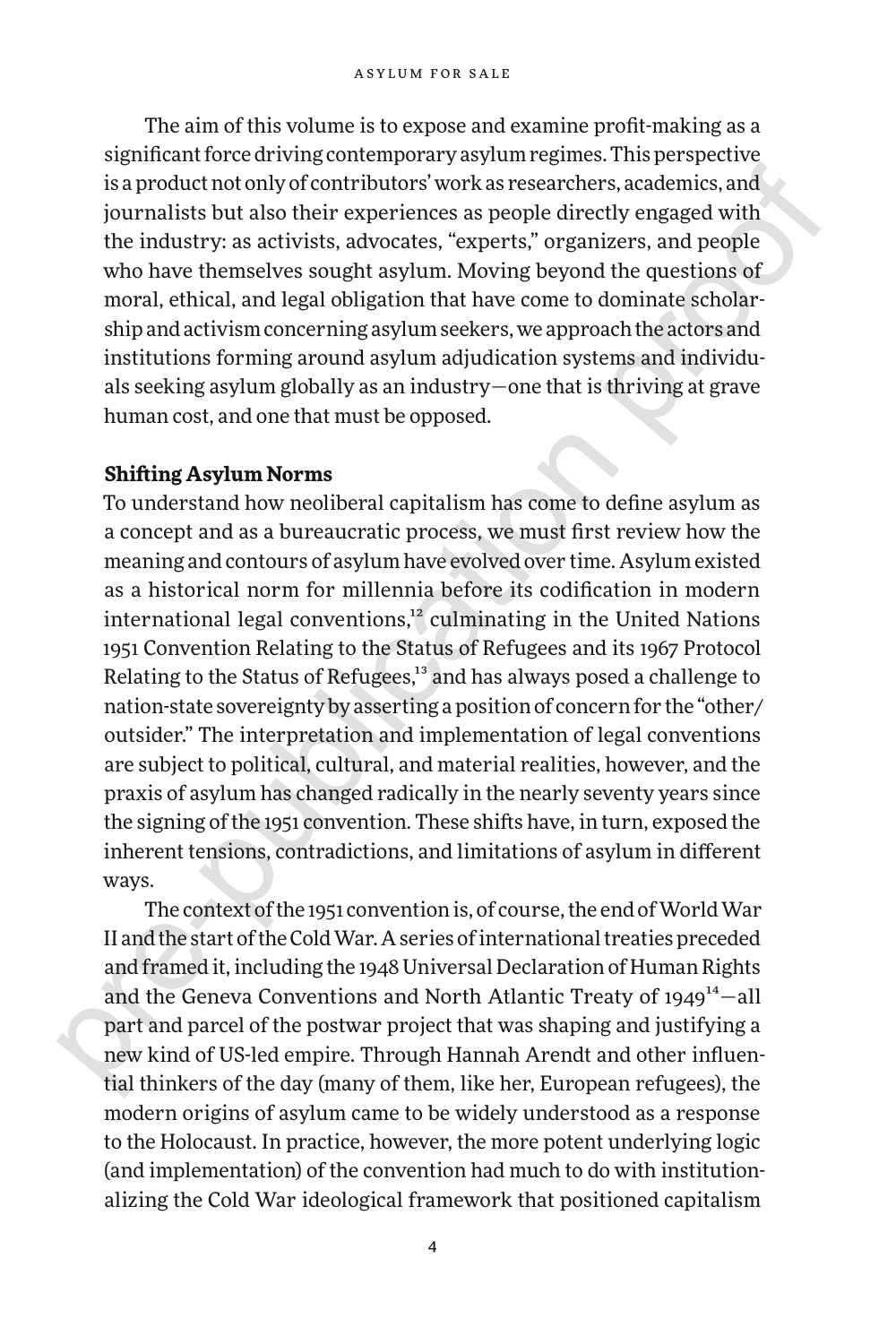as the savior for political refugees seeking an escape from communism. Charles B. Keely argues that two distinct refugee regimes subsequently developed, one for the industrialized capitalist North and another for the rest of the world:

ension of the industrialized capitalist North and another for the<br>developed, one for the industrialized capitalist North and another for<br>the rest of the world:<br>The Northern regime was designed for political purposes of th The Northern regime was designed for political purposes of the Cold War . . . an instrument to embarrass communist states. . . . At a minimum, the program could be used to demonstrate the bankruptcy of a system from which people had to escape, often at great peril. In Europe, the asylum systems put into place basically assumed that applicants would be from the East. Fairly generous assistance, commensurate with the welfare state policy generally pursued . . . and an adjudication system that provided the benefit of the doubt to the applicant prevailed. In this scheme, the UNHCR had virtually no role. . . . It quickly became an agency operating in the third world.<sup>15</sup>

The two regimes had paradoxical objectives: while the UNHCR sought to defuse "explosive situations" so that locally displaced citizens might return safely home, the northern regime intended explicitly to destabilize states by permanently resettling an intentionally small number of political refugees.<sup>16</sup> Thus, as the institutional project as a whole was being reinforced, in the Global North, its imagined ideal subject transformed from an agentive (white) European exile from fascism to a freedom-seeking (white) victim of human rights–abusing Soviet or Soviet-allied communist governments.

This shift was further complicated by racist and colonialist logics, with greater agency imputed to individuals from the Soviet bloc compared to people fleeing Soviet-allied countries in the Global South—Nicaragua, Cuba, Vietnam and Cambodia, and Angola, for example—who were readily associated with stereotypes of weakness and passivity or threatening otherness.<sup>17</sup> In keeping with this context, actual levels of state-sponsored violence have historically had very little to do with the likelihood of targeted individuals being granted asylum by nation-state-based adjudicators: individuals interpreted as victims of "enemy" states have been—and continue to be—far more likely to receive asylum than those suffering persecution at the hands of allied governments.<sup>18</sup>

It is important to note that it required subsequent protocols, declarations, and agreements to expand the internationally legally enshrined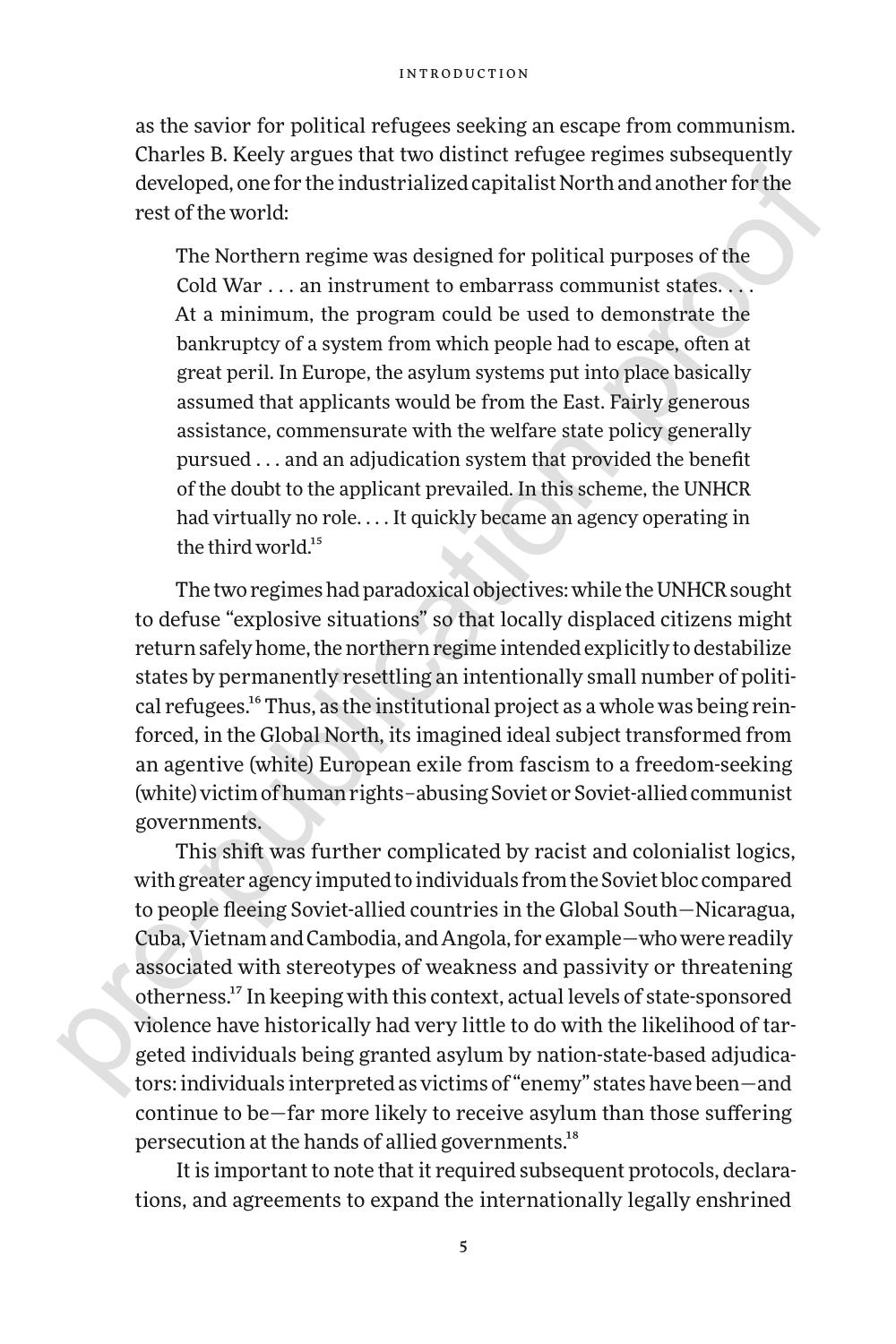concept of refugees beyond post–World War II imaginaries. It was not until the 1967 protocol that the UN removed the temporal and geographic restrictions of its 1951 convention, which defined refugees as people impacted by "events occurring in Europe" prior to that year. That is to say, the forcible displacement of over ten million people due to the partition of India in 1947 and the exodus of nearly one million people from Palestine in 1948—among countless examples of violent colonial upheaval—were intentionally omitted from the original definition.<sup>19</sup> The United States went further, explicitly defining "refugee" in relation to communist countries in its Refugee Relief Act of  $1953^{20}$ —language that remained in place until 1980. Over the same period, it repeatedly targeted non-white immigrants for deportation through explicitly racist policy initiatives, building the foundations for careful legal and linguistic differentiations of immigrant categories that remain potent today in the granting—and, more often, denial—of asylum. $21$ 

entatively reents occurrent to the most of the sign convention, which defined refugees as people<br>impacted by reents occurring in Europe<sup>n</sup> prior to that year. That is to say,<br>the forcible displacement of over ten million p Leading up to and following the fall of the USSR, the ideal subject of asylum shifted again to become the apparently docile target of humanitarian intervention—a figure imagined as being and belonging far from European borders. By the 1990s, large population displacements associated with civil wars and famines across the African continent dominated popular imaginaries of refugees. Not incidentally, the contexts of such displacement included the fallout from anticolonial liberation struggles, Cold War era proxy wars between East and West, and the disastrous consequences of neoliberalizing conditions attached to World Bank and International Monetary Fund loans. These political realities were obscured, however, by dominant narratives of "ethnic conflicts" and "natural disasters."<sup>22</sup> As a result, terminology that previously indexed exiles from "specific political, historical, cultural contexts" became depoliticized and conventionalized through bureaucratic humanitarian practices such that refugees "stop[ped] being specific persons and bec[a]me pure victims in general."²³ Meanwhile, in the Global North, governments "changed the rules of the game in reaction to changes in geopolitical structure,"<sup>24</sup> creating "fortress Europe" and erecting ever-bigger walls while demonizing the asylum seekers who reached their territories as "bogus," "illegal," or "criminal."<sup>25</sup>

Liisa Malkki (as others since) has focused on the ways in which these dynamics silence refugees,<sup>26</sup> stripping them of the authority to speak credibly about their own experiences and instead bestowing that authority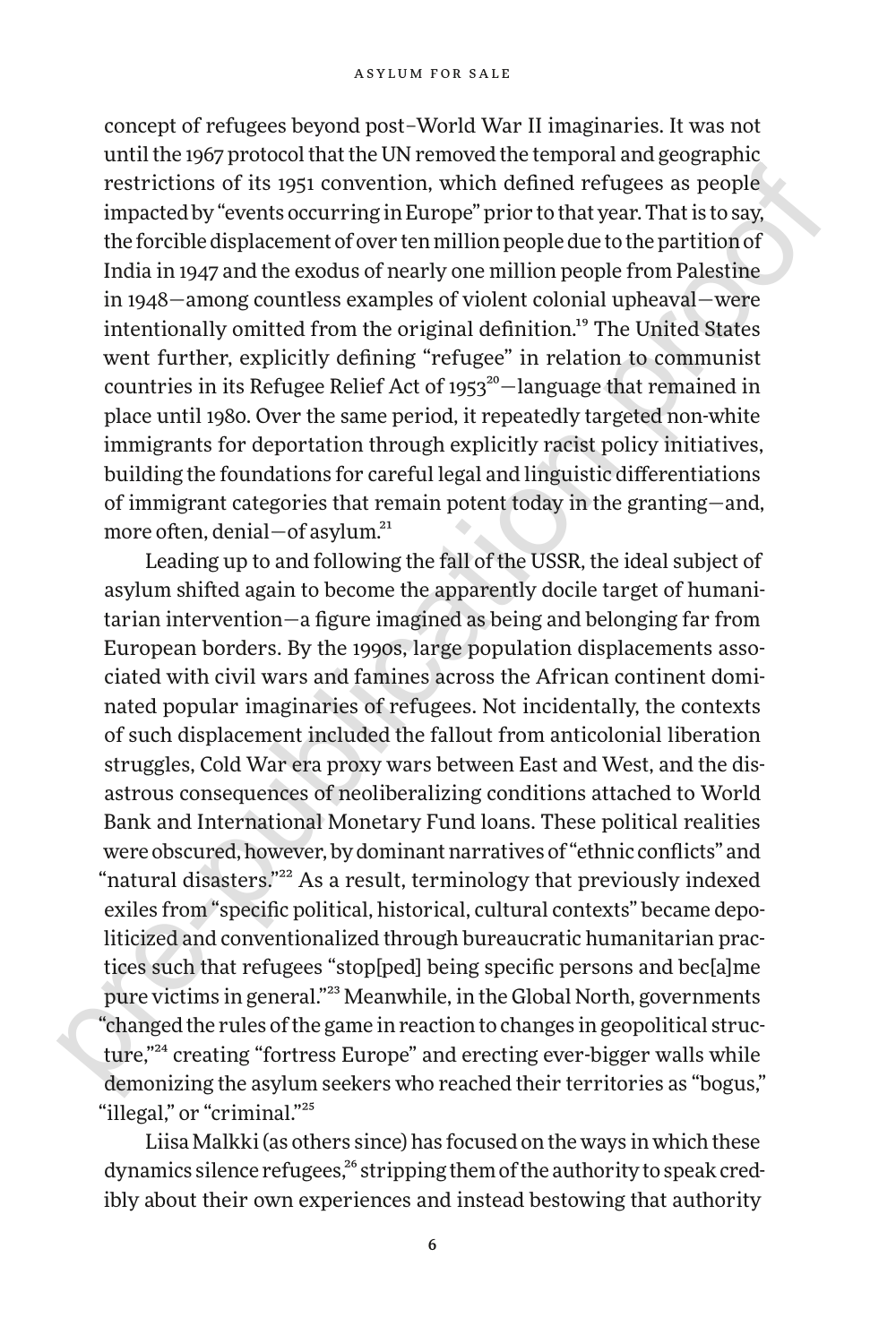on the professional staff of humanitarian agencies and adjacent NGOs.<sup>27</sup> These external creators of "expert knowledge" not only come to dictate policy decisions and influence individual case adjudications regarding asylum seekers and refugees, they are also rewarded for their actions in salaries, status, and social capital—rewards of the professionalization that has accompanied asylum industry growth.

mente can constant of experimentations and influence individual case adjudications regarding<br>asylum seekers and refugees, they are also rewarded for their actions in<br>sparking asylum industry growth.<br>
Has accompanied asylu Concurrent with the longer-term shift in the imagined archetypal asylum seeker from Arendt's white European intellectual to the silenced brown or black victim Malkki describes, agency has transferred from people seeking asylum to their "saviors"—asylum technicians, humanitarians, academics, and other "experts." These latter categories form a global elite of "knowledge creators" about asylum seekers—knowledge that can be sold at a high price to other actors within (and beyond) migration industries. As the stock of these predominantly white, Western, and highly educated professionals who "do good" has risen, the conception that people seeking refuge are informed, political subjects has been steadily eroded—along with their ability to command financially rewarding work, status, and social capital. Even as understandings and practices of asylum have evolved, they have thus consistently served to reinforce white supremacy.

The accepted grounds for claiming asylum continue to shift beyond the late-twentieth-century emphasis on suffering and compassion and away from an erstwhile focus on rights and entitlements under the law.<sup>28</sup> Leading up to and following 9/11, and especially post-ISIS, the framing of the ideal asylum-seeking subject transformed again in conjunction with political and discursive moves toward securitization and militarization predicated on new nationalist campaigns—and the technologized scrutiny of masses of potential terrorists.<sup>29</sup> However, in the current neoliberal moment—in which a smaller, more consolidated global oligarchy exerts far greater control over the technologies and processes of displacement from and incorporation into nation-states—asylum has become more readily obtainable through the performance of identity-based persecution.

In their attempts to support people seeking asylum, NGOs and legal advocates have worked especially hard to promote a new model of deserving asylum seekers as "innocent," passive individuals fleeing persecution on the basis of illness, gender, or sexuality, for example, rather than agentive members of a collective engaged in political struggle.<sup>30</sup> Particularly in such cases, the individual claimant is expected to present harrowing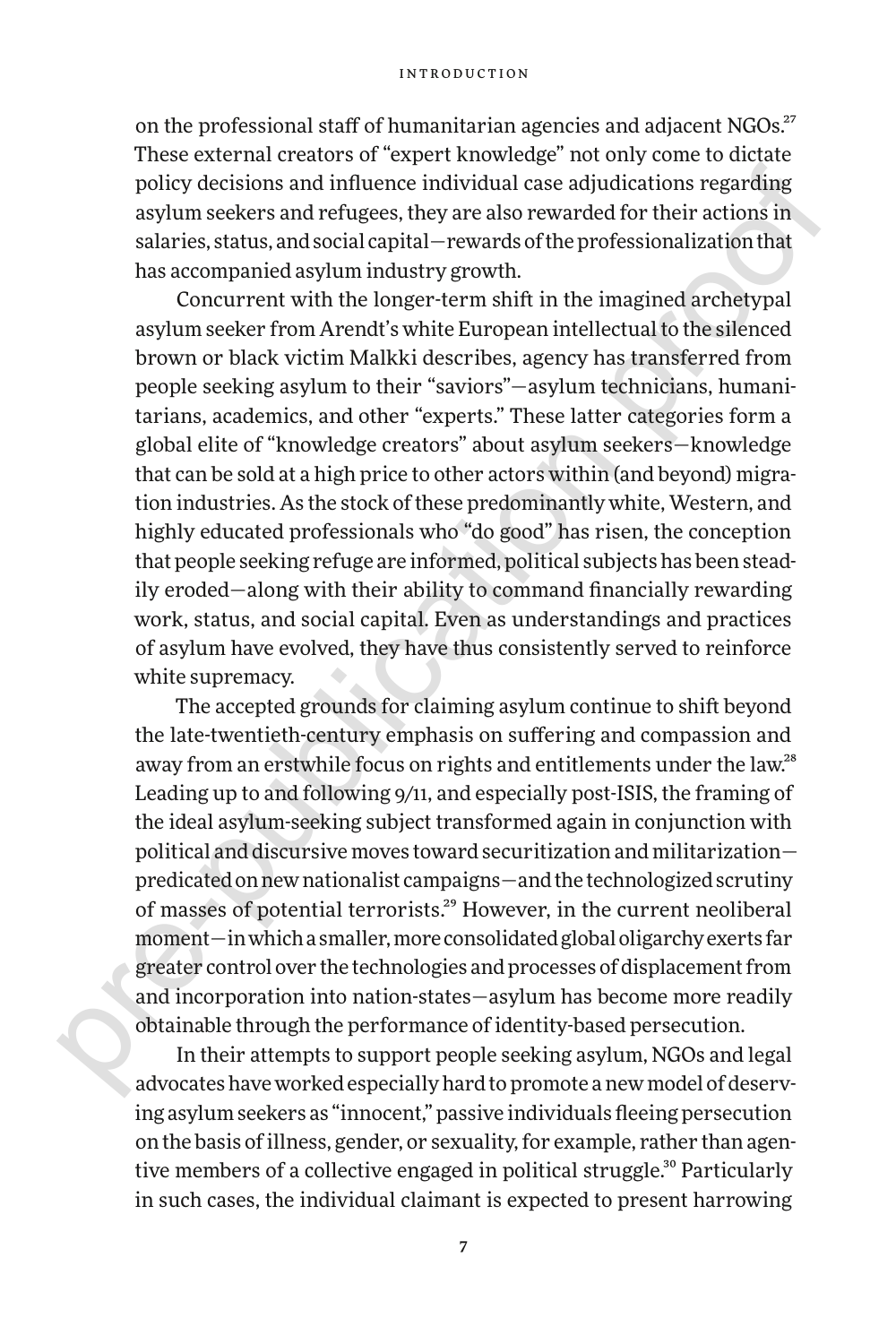evidence of personalized suffering and violence—via photographs, video footage, and/or testimonies—to elicit compassion and subsequent positive action (be it case decisions, donations, or public sympathy). In this framework—thoroughly neoliberal in its elevation of "exceptional" cases the asylum industry renders dispensable would-be applicants who do not conform to the expectations of normative identity categories prescribed by cultural and financial capital.<sup>31</sup>

by a secure throughly meditions, donations, or public sympathy). In this framework--throughly mediberal in its elevation (for segure) three asylum industry renders is gensaale would-be applicants who do not conform to the But suffering narratives do not guarantee asylum—not even for compliant defectors from "enemy" states or those who are suitably grateful and able to assimilate.<sup>32</sup> The racialized, classed specters of the terrorist threat, the "bogus" claimant, the criminal element, the potential welfare "scrounger," and the "public charge" loom too large.<sup>33</sup> Adjudicators and publics are responding to asylum seekers' testimonies with increasing suspicion.<sup>34</sup> Rather than their own testimonies, products and technologies outside the applicant's control—medical evaluations, psychoanalytical documentation, police records, news reports, and "expert" witnesses—are now heavily weighted forms of "truth" that asylum seekers must provide to state authorities*.* Each of these "truths" is a commodity forged and sold within the asylum industry, created and collated by actors engaged in the coproduction of new asylum norms.

Ultimately, under neoliberal capitalism, shifting attitudes toward asylum are always tied to ideological and practical commitments—to cutting welfare spending, privatizing state services, facilitating "frictionless" movement, and valorizing the individual over society, such that the notion of "deservingness" is tied to entrepreneurialism. Neoliberal faith in self-sufficiency and individual responsibility, not to mention "free movement," renders the very concept of asylum illogical. Unless, of course, it is for sale.

## **Profit** *and* **Protest**

The first purpose of this volume is to identify and explain how current practices of asylum align with the neoliberal moment more broadly. The second is to examine how radical-minded, predominantly grassroots activists worldwide are fighting for reform and attempting to fill gaps in service provision, even under such constraints. In bringing together international scholars, journalists, artists, activists, and people directly impacted by the asylum industry, we aim to inform strategy debates and identify pathways to transnational collaborations that recognize how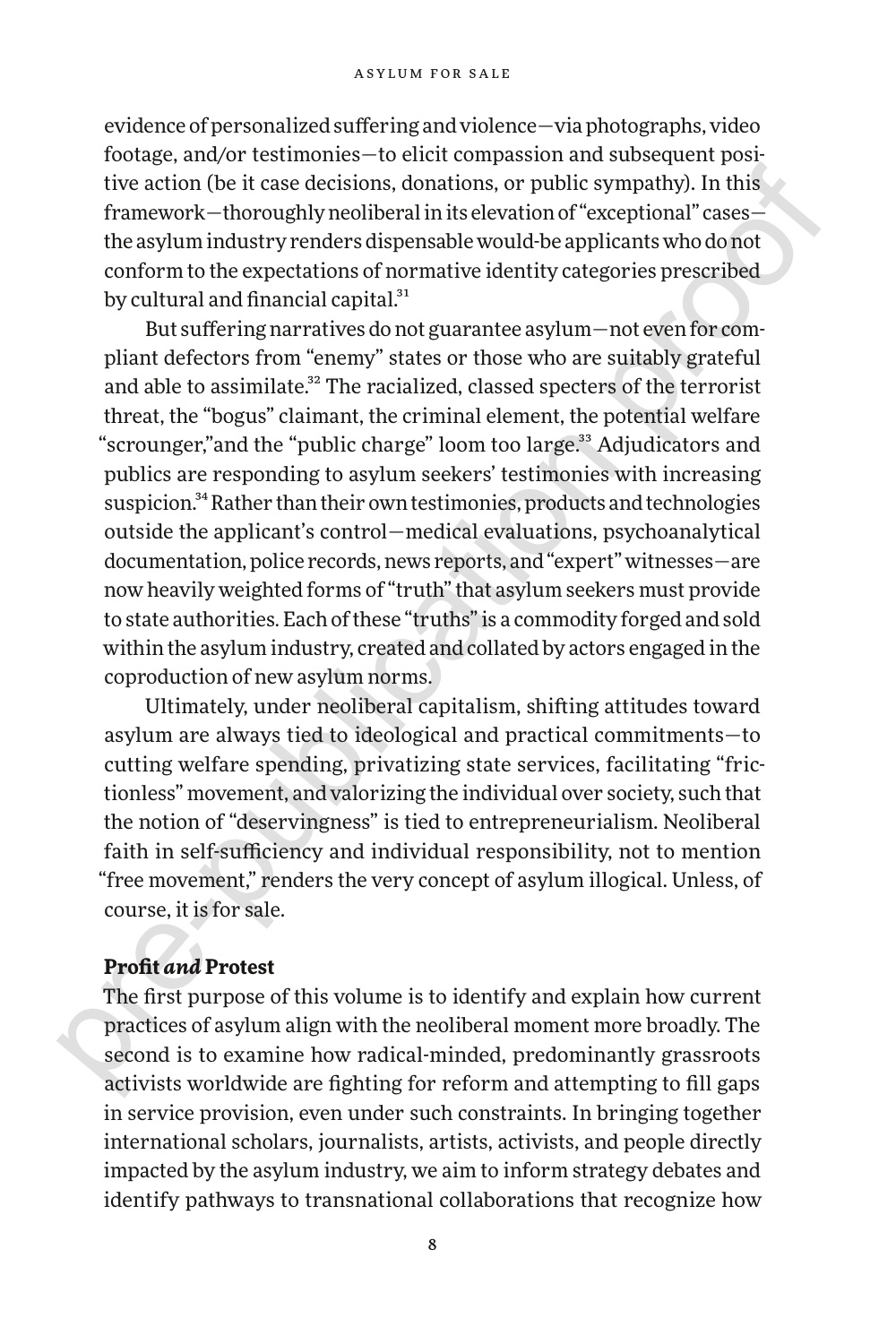forced transnational migration operates in the context of neoliberal capitalism with increasingly fascist hues.<sup>35</sup>

This is not a theoretical discussion. Although our analyses are rooted in and build upon existing scholarship, we are equally focused on presenting and debating visions for radically alternative systems and processes and committed to reflecting on the real work already underway to create them. In highlighting protest as well as profit, we strike a balance of critical analyses and proposed solutions for resisting and reshaping current and emerging immigration norms.

It has been a long road to completing this volume. When we first began work on it, Barack Obama sat in the White House, overseeing an immigration policy that earned him the nickname "Deporter in Chief." The Mediterranean "refugee crisis" was dominating headlines and providing distressing visual resources for countless NGO fundraising campaigns. Austerity Britain was a member of a seemingly robust European Union, working multilaterally to fortify borders and "manage" asylum claimants. Protests in or responding to Australia's offshore detention camps were ubiquitous, catalyzing national debates and political fractures within as well as between parties.<sup>36</sup> Back then, in 2015, neoliberal mindsets and market-driven structuring were already shaping experiences of seeking asylum. By 2020, they have come to define them.

man build uppn exitains changely material manageds are rooted in and build uppn exiting scholarship, we are equally focused on presenting and debating visions for radically alternative systems and processesting and colonit In the intervening years, an increasing number of right-wing authoritarian leaders—Trump, Bolsonaro, Modi, Netanyahu, Duterte, Orbán, Erdoğan—have risen to or consolidated power on the basis of ethnonationalist, anti-immigrant agendas. These ideological positions have dovetailed neatly with a shared opposition to human rights and corresponding efforts to diminish the power and status of the United Nations, eroding further the already unstable international norm of asylum. Despite posturing as "anti-establishment" and espousing "citizens first" and "anti-globalist" rhetoric, international right-wing forces remain resolutely neoliberal at heart. New trade deals, new wars, new allies and alignments, new extremes of climate catastrophe—these, too, are transforming access to, and even the concept of, asylum. They will continue to do so in ways we cannot fully anticipate.

As activists engaged with the defense of immigrants' rights, including in many cases their own, the past few years have proven challenging for many of our contributors. We have been working in the midst of the expanding and evolving asylum industry, not simply viewing it from the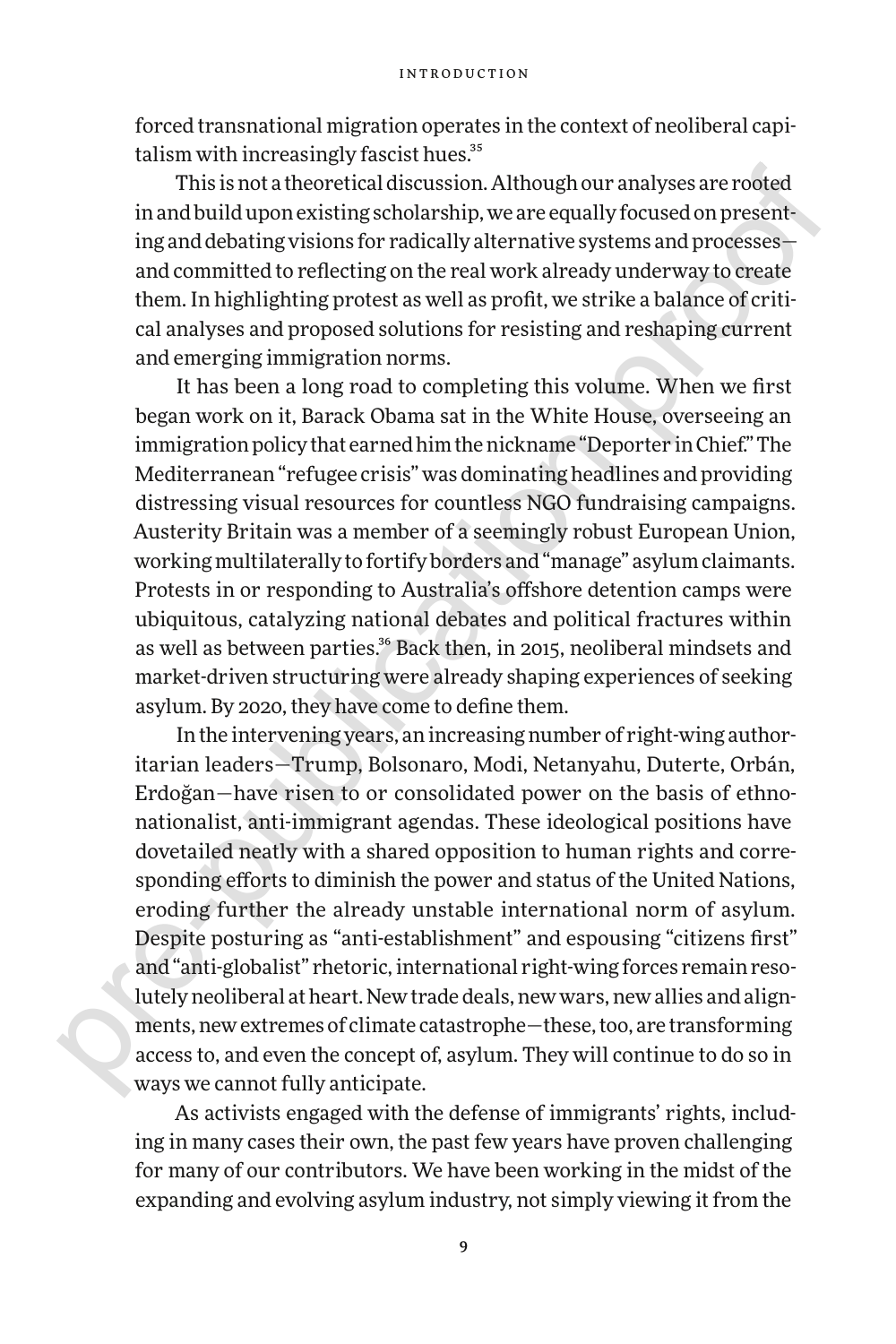outside. Authors have themselves been forced to move to different countries, have taken on casework for increasing numbers of asylum seekers, have been compelled to action—in some cases risking arrest and longterm imprisonment—in response to urgent needs and sudden shifts in immigration law and policy. Those who work within the industry, even as they are critical of it, have faced funding cuts and job losses. As profit margins have grown, so has the need for protest. We are not disheartened, though there remain many battles to be fought and won. We hope that this volume provides both inspiration and insight toward that end.

#### **Why Asylum?**

From imprisomment—in response to urge that and such a states and solar<br>team we been comprelled to action—in some cases risking arrest and long-<br>term imprisomment—in response to urgent needs and suden shifts in<br>immigration We recognize and situate this volume within a growing body of literature on migration industries,<sup>37</sup> just as we recognize how profit-making around asylum seekers connects to broader contexts of neoliberal industrialization and commodification. Contributors to this volume emphasize those links, which include but are not limited to: criminal (in)justice systems and the prison industrial complex;<sup>38</sup> nonprofit organizations and the maintenance of imperialist capitalist structures;<sup>39</sup> paradoxes of elite mobility, citizenship, and investment; new bureaucratic forms in, and the governmentality of, neoliberal states.<sup>40</sup> We have chosen to focus on asylum, however, because it is a category so often held apart from other areas of migration, which are more readily associated with economics. Nowhere is this clearer than with the dichotomous metric of "asylum seeker *or* economic migrant." The discursive insistence that the two categories are not intertwined supports the comforting fiction that asylum is a question of moral and legal obligations alone.<sup>41</sup> The related assertive distinction between "genuine" (granted) and "bogus" (denied) asylum claimants similarly reinforces the reassuring notion that there exists the possibility of objective and infallible determinations of who "deserves" refuge; that asylum adjudication is an arbiter of "truth." Protesters and scholars alike have worked to dispel that fantasy.<sup>42</sup> We focus on asylum to similarly push conversations and readers beyond those comfort zones, and because we reject the categorical imperative—dictated from above and always subject to change in accordance with elite interests—upon which asylum adjudications are based.

We further recognize that dominant narratives and taxonomies not only pit citizens against migrants, they also pit categories of migrants against each other in competition for resources that are only apparently limited. In their respective chapters, the contributors to this volume use a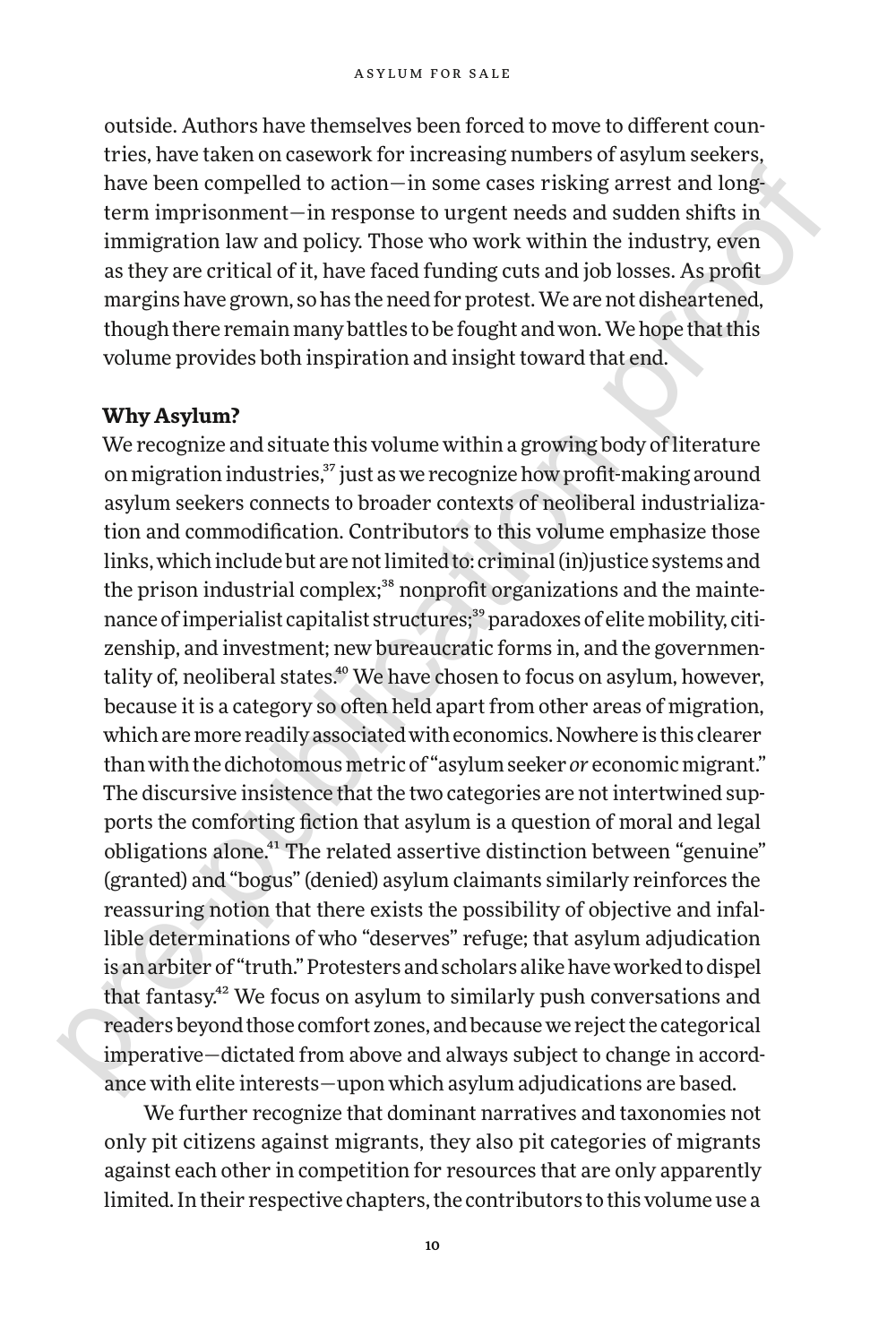#### **INTRODUCTION**

variety of terms and categories and provide justifications and definitions for their choices. The resultant diversity of terminology and approaches to categorizing people who migrate highlights the slipperiness of labels. Taken together, the following chapters thus reveal the expansiveness of the category "asylum seekers" rather than pointing to its ostensible limits. As editors, we share this perspective and regard this book as concerning all people who seek refuge from harm, regardless of the legal, social, political, or other ways in which they may have been categorized.

to the conservation of the following daplies that in the conservation of the categorizing prople who migrate highlights the slipperiness of labels, Take the equestry, the following daplies that be equal the equality the e This volume focuses on the Global North—home to the global asylum industry's most lucrative sites and where the overwhelming majority of asylum claims are made.<sup>43</sup> We have chosen to concentrate on nationstates that maintain their own adjudication systems and devise their own asylum policies. That is to say, with the exception of one chapter, this volume does not concern the UNHCR, a singular institutional body that oversees or supports refugee status determination processes in approximately seventy nation-states, the majority of which are "non-industrialized" countries located in the Global South.<sup>44</sup> In choosing this geographical focus, we do not wish to imply that profit-making around people seeking asylum does not occur everywhere or that significant and varied resistance to unjust asylum practices is not taking place in the Global South. Neither do we want to add credence to popular imaginaries of migration in general as flowing predominantly South to North, East to West. This impression is patently false: world migration patterns are complex, fluctuating, and nonlinear, and nearly four out of five of the world's displaced people live in countries neighboring their countries of origin.<sup>45</sup> A great deal stands to be written about the economics of the UNHCR. Profiteering from Palestinian refugees could likewise constitute a volume on its own, as could the dynamics of asylum capitalism between, for example, North Korea and South Korea or Venezuela and Colombia. China has no refugee resettlement policy or national legislation on asylum, yet a de facto industry has been forming in that absence.<sup>46</sup> In fact, this volume's limited focus cries out for further works exploring the ways in which the asylum industry functions in different locations. We encourage others to push the insights and analyses shared here further still.

### **Chapter Overview**

We have organized this book into five sections, each addressing different points and practices encountered on attempted pathways toward asylum.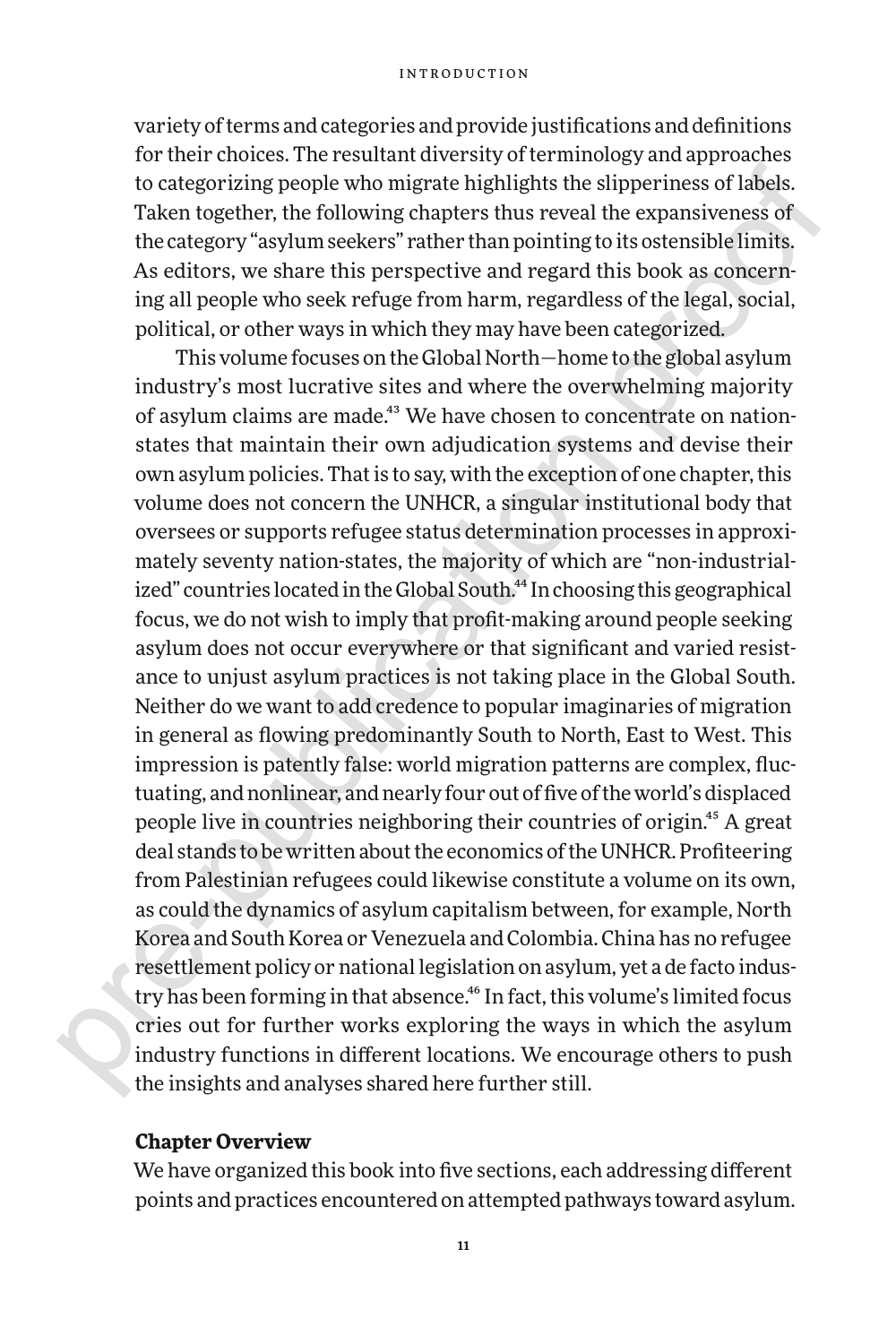Together, the chapters provide an in-depth exploration of complex international networks, policies, and norms that impact and implicate people around the world. Reflective of the overlapping interests and crisscrossing trajectories found and experienced within the asylum industry, many chapters could also find a fitting home in another section. Readers are encouraged to move between them as they choose, following cross-references or pursuing their own lines of interest.

muono method and experimentation in the well scheen and the world, Reflective of the overlapping interests and criss<br>cross-<br>ingrigications for overlapping interests and crisscross-<br>preparent whold. Reflective of the overl In "Crossings," contributors focus on the costs and experiences of traveling across borders—and of being "intercepted" on the way to intended destinations. The section addresses journeys across three routes that have been at the fore of Western political and public consciousness in recent years—through Central America toward the United States (López, Leech), across the Mediterranean Sea toward mainland Europe (Alva, Uyi, and Madi), and between islands and atolls toward Australia (Dehm). The final chapter in the section highlights a less commonly discussed journey, through private hospital operating theaters (Scheper-Hughes). In each case, the profit-making and exploitative practices of traffickers, smugglers, and illicit "security services" in transit countries are immediately clear—with state investments in privatization, outsourcing, and "costcutting" an ever-present backdrop.

Privately run detention, perhaps the most readily and widely understood source of profit within the migration industry, is the focus of "Waiting Games." Moving beyond the well-established fact of forprofit companies in receipt of lucrative government contracts, contributors examine the finer details of the profit extraction that takes place within these prison and camp walls. These include the labor abuses of both asylum seekers (Detained Voices) and staff (Tassin, Wallman et al.), compounded by the threat of bodily commodification (Kula and Olakpe). Resistance runs through these scenes, however, from subtle obstructions to explicit and creative disavowals (Boochani and Tofighian) of systems that are embedded in colonialism and capitalism alike.

The third section, "Complex Industries/Industrial Complexes," looks beyond detention to examine the corporations, small businesses, and states profiting from—and investing heavily in—efforts to prevent people from accessing asylum in Europe (Akkerman) and Australia (Morris), extracting money from asylum claimants via offers of "freedom" (Zukowska) and "expertise" (Pine), or by engaging in a race to the bottom in substandard "service" provision (Grayson).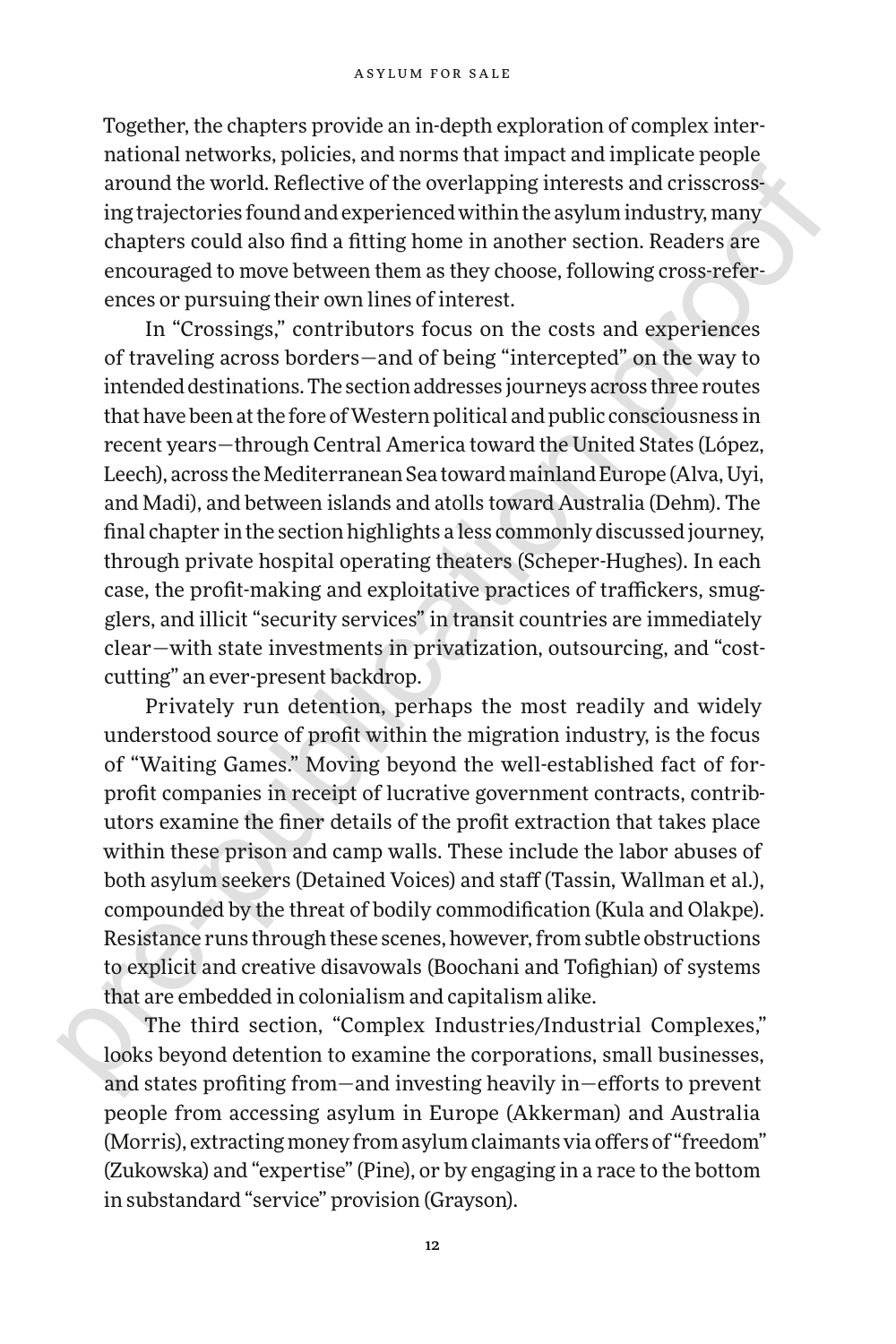We turn attention more fully to NGO actors in "'Nonprofit'/ 'Nongovernmental.'" Here, contributors examine which forms of political activism are accorded legitimacy over others within the asylum industry, assessing NGO engagements with state apparatuses through a critically reflective lens (Wilding) and detailing the paradoxes and challenges of working adjacent to governmental (King, Ng'andu and Wroe), corporate (Schütz and Meisel), and NGO (Lindberg, McGuirk) goals.

The final section, "Aftermaths?" addresses the experiences of (un)settled, rejected, and returned asylum seekers who continue to experience uncertainty (Villegas) and exploitation (Bijl and Nimführ) at the edges of the asylum industry—as well as those profiting from and battling against deportation regimes (Potts and Ram). The closing chapters look ahead to likely future entrants to the asylum industry, prompted by climate change (Miller) and postwar instability (van Houdt), while echoing themes that have preceded them and emphasizing the circularity of experience within an ever-expanding industrial frontier.

#### **Notes**

- rouse<br>
and the sylum and the control ones within the asylum industry,<br>
activism are accorded legitimacy over others within the asylum industry,<br>
restective lens (Wilding) and detailing the paradoxes and challenges of<br>
ver 1 See, e.g., William Deane Stanley, "Economic Migrants or Refugees from Violence? A Time-Series Analysis of Salvadoran Migration to the United States," *Latin American Research Review* 22, no. 1 (1987): 132–54; Monica den Boer, "Moving between Bogus and Bona Fide: The Policing of Inclusion and Exclusion in Europe," in Robert Miles and Dietrich Thränhardt, eds., *Migration and European Integration: The Dynamics of Inclusion and Exclusion* (Vancouver, BC: Fairleigh Dickinson University Press, 1995); Danielle Every and Martha Augoustinos, "'Taking Advantage' or Fleeing Persecution? Opposing Accounts of Asylum Seeking," *Journal of Sociolinguistics* 12, no. 5 (October 2008): 648–67; Susan E. Zimmermann, "Reconsidering the Problem of 'Bogus' Refugees with 'Socio-economic Motivations' for Seeking Asylum," *Mobilities* 6, no. 3 (September 2011): 335–52; Raia Apostolova, "Of Refugees and Migrants: Stigma, Politics, and Boundary Work at the Borders of Europe," *American Sociological Association Newsletter*, September 14, 2015, accessed March 21, 2020, https:// asaculturesection.org/2015/09/14/of-refugees-and-migrants-stigma-politicsand-boundary-work-at-the-borders-of-europe.
	- 2 Naomi Klein, *The Shock Doctrine: The Rise of Disaster Capitalism* (New York: Metropolitan Books, 2007).

According to UNHCR estimates, as of 2018, there were seventy-one million forcibly displaced people worldwide—an estimate that we take as conservative, given the strict definitions that body employs. For up to date statistics, see "Figures at a Glance," UNHCR, accessed March 21, 2020, https://www.unhcr.org/ uk/figures-at-a-glance.html.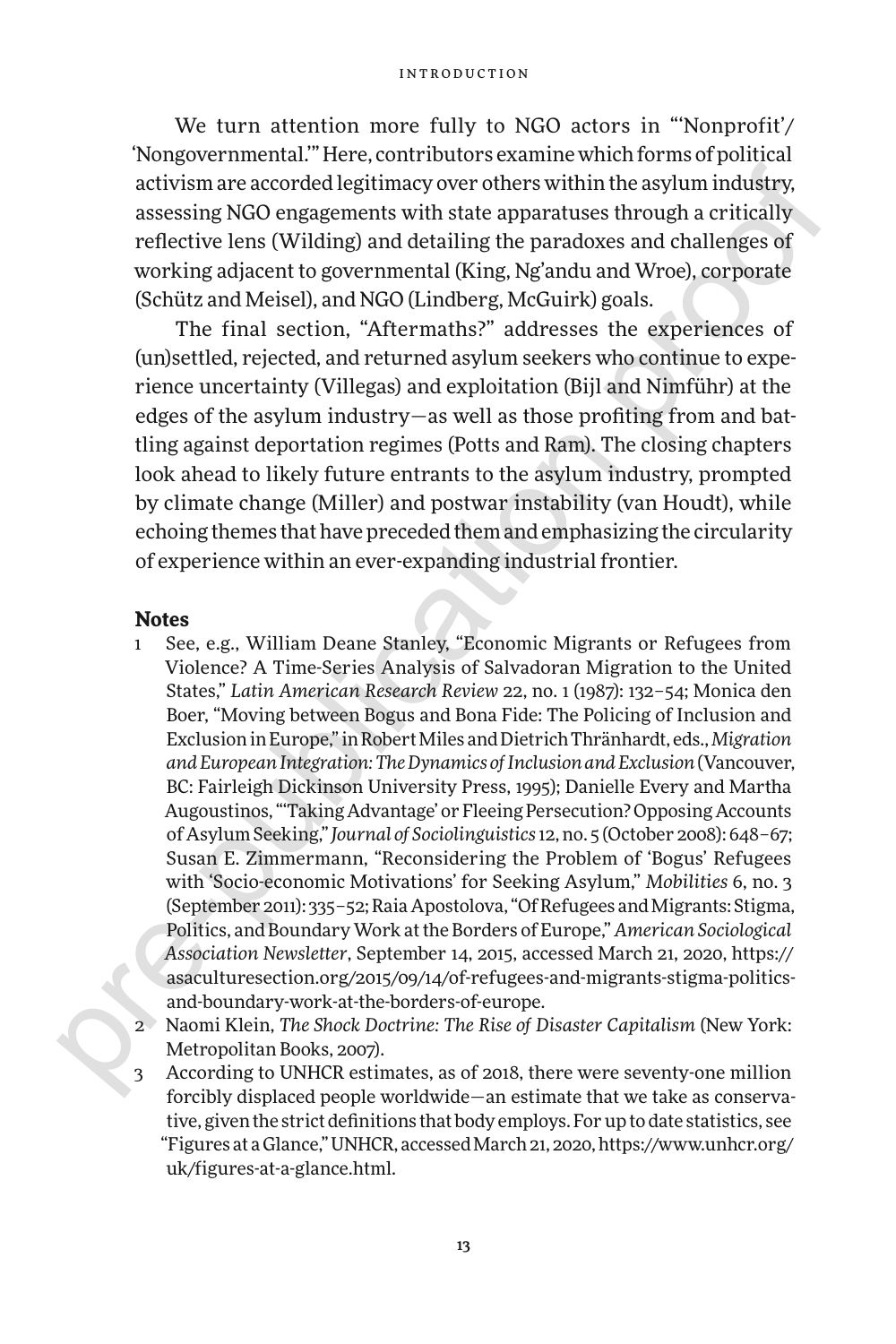- 4 Following the Migration Policy Institute definition, "Refugees and asylees are individuals who are unable or unwilling to return to their country of origin or nationality because of persecution or a well-founded fear of persecution." The differences between each category—in terms of admission processes, rights, and status—varies from country to country, but often concerns "the location of the person at the time of application. Refugees are usually outside of [a country] when they are screened for resettlement, whereas asylum seekers submit their applications while they are physically present in [the country] or at a port of entry. See "Refugees and Asylees in the United States," MPI, June 13, 2019, accessed May 28, 2020, "https://www.migrationpolicy.org/article/ refugees-and-asylees-united-states
- 5 Didier Fassin and Estelle D'Halluin, "The Truth from the Body: Medical Certificates as Ultimate Evidence for Asylum Seekers," *American Anthropologist* 107, no. 4 (December 2005): 597–608.
- ntimality because of persecution or awell-founded fear of persecution. The distance in the states and states and states and the person in the time of the person at the time of splication. Refugees are usually outside of a 6 Barclays Bank, for example, has sponsored the asylum-focused NGO Immigration Equality as part of its philanthropic portfolio, while investing in military aircraft production and profiting from corporations that run private immigration detention facilities; see "Our Financials," Immigration Equality, accessed March 21, 2020, https://www.immigrationequality.org/ about-us/our-financials/#.Xme9bi10cWp; Marina Gerner, "Barclays' Impact Fund: Should It Be Investing in Military Aircraft?" Money Observer, December 11, 2017, accessed March 21, 2020, https://www.moneyobserver.com/ our-analysis/barclays-impact-fund-should-it-be-investing-military-aircraft; Elizabeth Rembert, "Barclays Is Latest to Cut Finance Ties with Private Prisons," Bloomberg, July 31, 2019, accessed March 21, 2020, https://www.bloomberg. com/news/articles/2019-07-31/barclays-is-latest-to-cut-finance-ties-withprivate-prison-firms.
	- 7 See "Raytheon Wins DHS ICE Investigative Case Management Modernization Contract" (press release), Raytheon Company, November 14, 2011, accessed March 21, 2020, http://investor.raytheon.com/phoenix. zhtml?c=84193&p=irol-newsArticle&ID=1629873; Jefferson Morley, "Raytheon's Profits Boom Alongside Civilian Deaths in Yemen," Salon, June 27, 2018, accessed March 21, 2020, https://www.salon.com/2018/06/27/ raytheons-profits-boom-alongside-civilian-deaths-in-yemen\_partner.
	- 8 Charles B. Keely, "The International Refugee Regime(s): The End of the Cold War Matters," *International Migration Review* 35, no. 1, Special Issue: UNHCR at 50: Past, Present and Future of Refugee Assistance (Spring 2001).
	- 9 Nicholas De Genova, "Migration and the Mobility of Labor," in Matt Vidal, Tony Smith, Tomás Rotta, and Paul Prew, eds., *The Oxford Handbook of Karl Marx*, (Oxford: Oxford University Press, 2018).
	- 10 See Jorinde Bijl and Sarah Nimführ, "Contesting Profit Structures: Rejected Asylum Seekers between Modern Slavery and Autonomy," this volume, 297–308.
	- 11 De Genova, "Migration and the Mobility of Labor."
	- 12 The concept of providing sanctuary from persecution, particularly but not only on religious grounds, existed in numerous ancient and medieval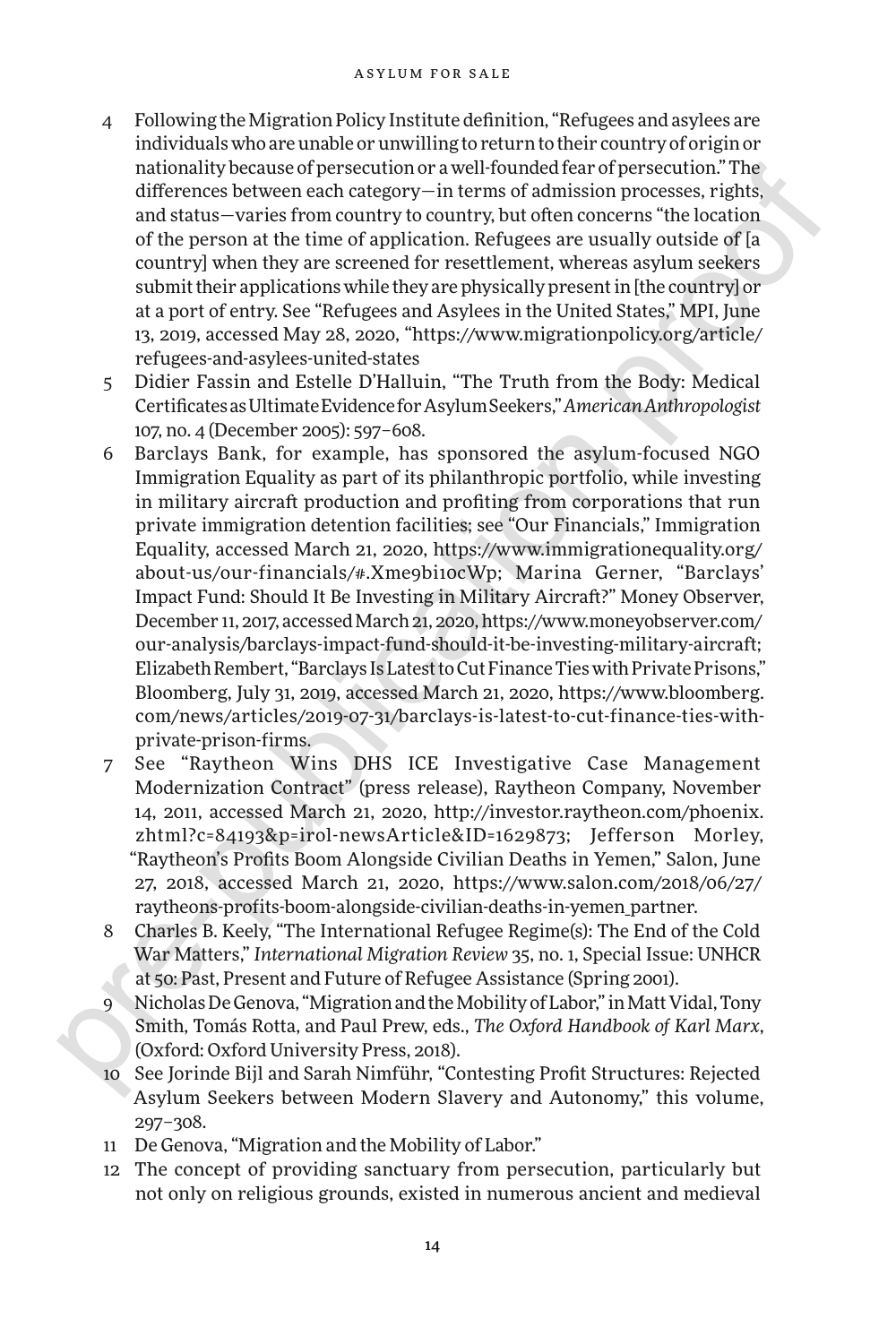#### **INTRODUCTION**

civilizations and religious traditions worldwide. The modern concept of territorial asylum has been discussed and enshrined in documents, including the French Constitution of 1793, the Convention on the International Penal Law adopted in 1889 by the First South American Congress on Private International Law in Montevideo, the Convention on Political Asylum signed by the International Conference of American States in Havana in 1928, and the Universal Declaration of Human Rights, proclaimed by the UN General Assembly in Paris in 1948. For a detailed history of asylum, see S. Prakash Sinha, "History of Asylum," in *Asylum and International Law* (Dordrecht, NL: Springer, 1971), 5–49.

- 13 For both the Convention and the Protocol, see Convention and Protocol Relating to the Status of Refugees, UNHCR, accessed March 29, 2020, https:// www.unhcr.org/protection/basic/3b66c2aa10/convention-protocol-relatingstatus-refugees.html.
- 14 Universal Declaration of Human Rights (1948), United Nations, accessed March 29, 2020, https://www.ohchr.org/EN/UDHR/Documents/UDHR\_Translations/ eng.pdf; Geneva Conventions of 1949 and Additional Protocols and Their Commentaries, International Committee of the Red Cross, accessed March 29, 2020, https://ihl-databases.icrc.org/applic/ihl/ihl.nsf/vwTreaties1949.xsp; North Atlantic Treaty (1949), North Atlantic Treaty Organization, accessed March 29, 2020, https://www.nato.int/cps/en/natolive/official texts 17120.htm.
- 15 Keely, "The International Refugee Regime(s)," 307.
- 16 Ibid.
- the French Constitution of 1794, the Convention on the International Penal<br>Is aw adopted in 1889 by the First South American Congress on Private<br>
International Law in Montevideo, the Convention on Political Asylum signed<br>T 17 Ahiwa Ong, *Buddha Is Hiding:* (Berkeley: University of California Press, 2003), 81–90; Yêên Lêê Espiritu, "Toward a Critical Refugee Study: The Vietnamese Refugee Subject in US Scholarship," *Journal of Vietnamese Studies* 1, no. 1–2 (February–August 2006): 410–33, accessed March 21, 2020, https://vs.ucpress. edu/content/1/1-2/41.full.pdf+html; Susan Bibler Coutin, "Falling Outside: Excavating the History of Central American Asylum Seekers," *Law & Social Inquiry* 36, no. 3 (Summer 2011): 569–96. For an example of popular Western media representation of Angolan refugees, see James Brooke, "Angolans Flee Both Sides in Civil War" *New York Times,* February 10, 1987, accessed March 21, 2020, https://www.nytimes.com/1987/02/10/world/angolans-flee-both-sidesin-civil-war.html.
	- 18 Susan Gzesh, "Central Americans and Asylum Policy in the Reagan Era," Migration Policy Institute, April 1, 2006, accessed March 21, 2020, https://www. migrationpolicy.org/article/central-americans-and-asylum-policy-reaganera; Melly Cooper, "Afghanistan as a 'Safe Country': The Fallacy Behind Deportations," Choose Love, Help Refugees, February 1, 2018, accessed March 21, 2020, https://helprefugees.org/news/afghanistan-unlawful-deportations.
	- 19 In 1949, the United Nations created its Relief and Works Agency for Palestine Refugees in the Near East (UNRWA), which has historically used its own definition of "refugee." The UN continues to count Palestinian refugees separately from other refugee populations in its statistical reports. See, e.g., "Figures at a Glance," UNHCR.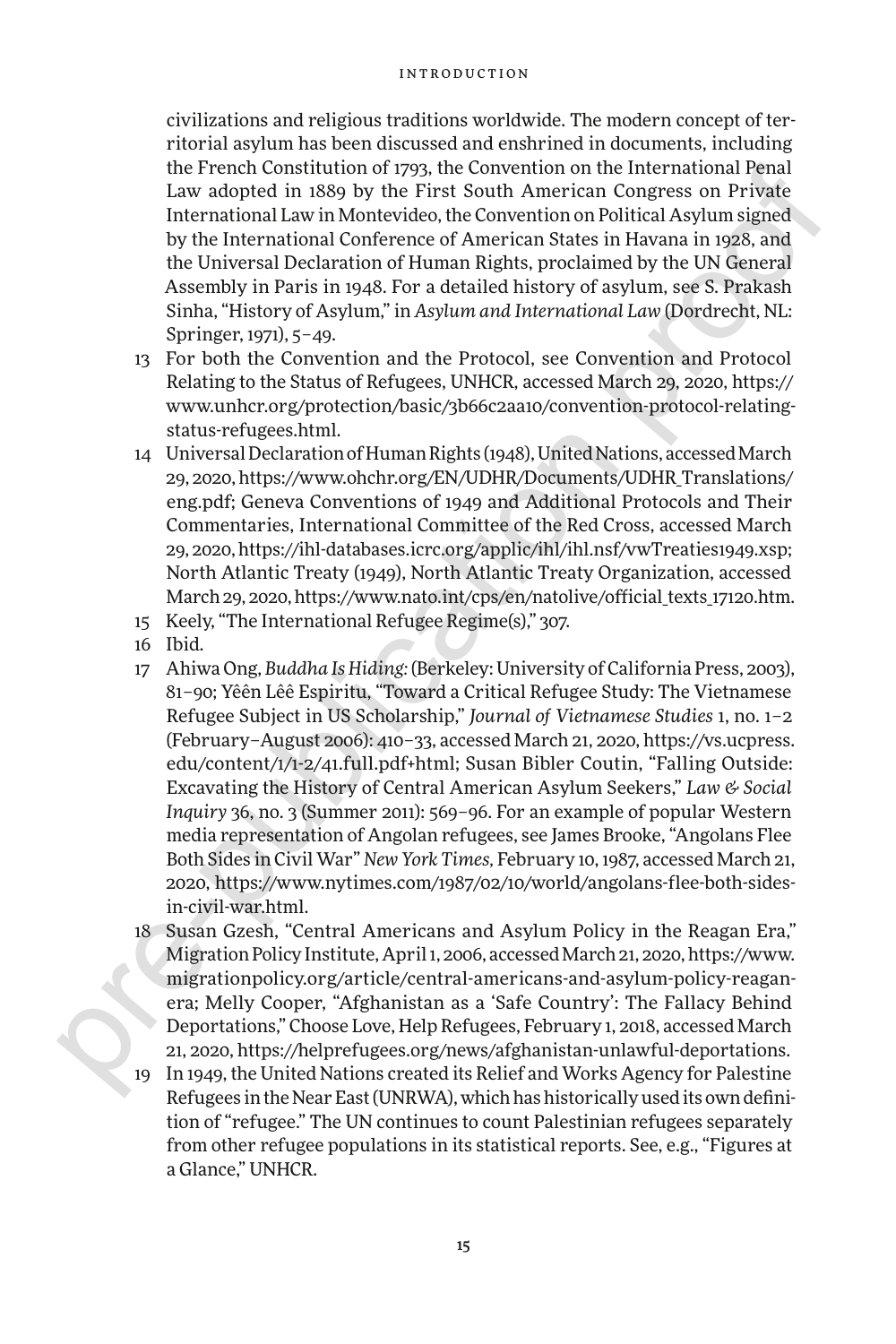- 20 Refugee Relief Act of 1953, Documents of American History 2, M2010, accessed April 21, 2020, http://tucnak.fsv.cuni.cz/~calda/Documents/1950s/Refugee\_53. html.
- 21 Sarah Lazar, "How the Red Scare Shaped the Artificial Distinction Between Migrants and Refugees," *In These Times*, February 5, 2018, accessed March 21, 2020, http://inthesetimes.com/article/20888/cold-war-anti-communismpolitical-refugee-economic-migrant-war-poverty.
- 22 James C. McKinley Jr., "Rwanda's Paralyzing Wound: Hutu-Tutsi Killings," *New York Times*, December 22, 1997, accessed April 7, 2020, https://www.nytimes. com/1997/12/22/world/rwanda-s-paralyzing-wound-hutu-tutsi-killings.html; David Rieff, "Dangerous Pity," *Prospect Magazine*, July 23, 2005, access April 7, 2020, https://www.prospectmagazine.co.uk/magazine/dangerouspity.
- 23 Liisa H. Malkki, "Speechless Emissaries: Refugees, Humanitarianism, and Dehistoricization," *Cultural Anthropology* 11, no. 3 (August 1996): 377–78.
- 24 Keely, "The International Refugee Regime(s)," 306.
- 25 Monish Bhatia, "Researching 'Bogus' Asylum Seekers, 'Illegal' Migrants and 'Crimmigrants," in Karen Lumsden and Aaron Winter, eds., *Re!exivity in Criminological Research* (London: Palgrave Macmillan, 2014), 162–77.
- 26 See, e.g., Miriam Ticktin, *Casualties of Care: Immigration and the Politics of Humanitarianism in France* (Berkeley: University of California Press, 2011); Erica Bornstein and Peter Redfield, eds., *Forces of Compassion: Humanitarianism between Ethics and Politics* (Santa Fe, NM: School for Advanced Research Press, 2011).
- 27 Malkki, "Speechless Emissaries," 378.
- 28 Didier Fassin, "The Precarious Truth of Asylum," *Public Culture* 25, no. 1 (Winter 2013): 39–63, accessed March 21, 2020, https://static.ias.edu/morals. ias.edu/files/Truth-PC-VO.pdf.
- 1 mln<br>
2 mln<br>
2 mln<br>
2 mln<br>
2 mln<br>
2 mln<br>
2 mln<br>
2 mln<br>
2 mln<br>
2 mln<br>
2 mln<br>
2 mln<br>
2 mln<br>
2 mln<br>
2 mln<br>
2 mln<br>
2 mln<br>
2 mln<br>
2 mln<br>
2 mln<br>
2 mln<br>
2 mln<br>
2 mln<br>
2 mln<br>
2 mln<br>
2 mln<br>
2 mln<br>
2 mln<br>
2 mln<br>
2 mln<br>
2 mln<br>
2 ml 29 Natascha Klocker and Kevin M. Dunn, "Who's Driving the Asylum Debate? Newspaper and Government Representations of Asylum Seekers," *Media International Australia Incorporating Culture and Policy*109, no. 1 (January 2003): 71–92, accessed March 21, 2020, https://pdfs.semanticscholar.org/9479/f1f5d4 fbdde3b33ac57373896cefd0c84c9f.pdf; Michael Welch, "Quiet Constructions in the War on Terror: Subjecting Asylum Seekers to Unnecessary Detention," *Social Justice* 31, no. 1–2 (2004): 113–29; Ambalavaner Sivanandan, "Race, Terror and Civil Society," *Race & Class* 47, no. 3 (Spring–Summer 2006): 1–8, accessed March 21, 2020, http://ieas.unideb.hu/admin/file\_9717.pdf.
	- 30 This has occurred notably with regards to illness, (Fassin, "The Precarious Truth of Asylum"), sexuality (Siobhán McGuirk, "(In)credible Subjects: NGOs, Attorneys, and Permissible 'LGBT Asylum Seeker' Identities," *PoLAR: Political and Legal Anthropology Review* 41[S1] [September 2018]: 4–15), and genderbased violence (Ticktin, *Casualties of Care*).
	- 31 McGuirk, "(In)credible Subjects."
	- 32 On narratives of "suitable" multiculturalism in relation to migration, see Sara Ahmed, "Multiculturalism and the Promise of Happiness," *New Formations* 63 (Winter 2007–2008): 121–37, accessed March 21, 2020, https://webadmin.mcgill. ca/igsf/files/igsf/Ahmed1\_multiculturalism.pdf.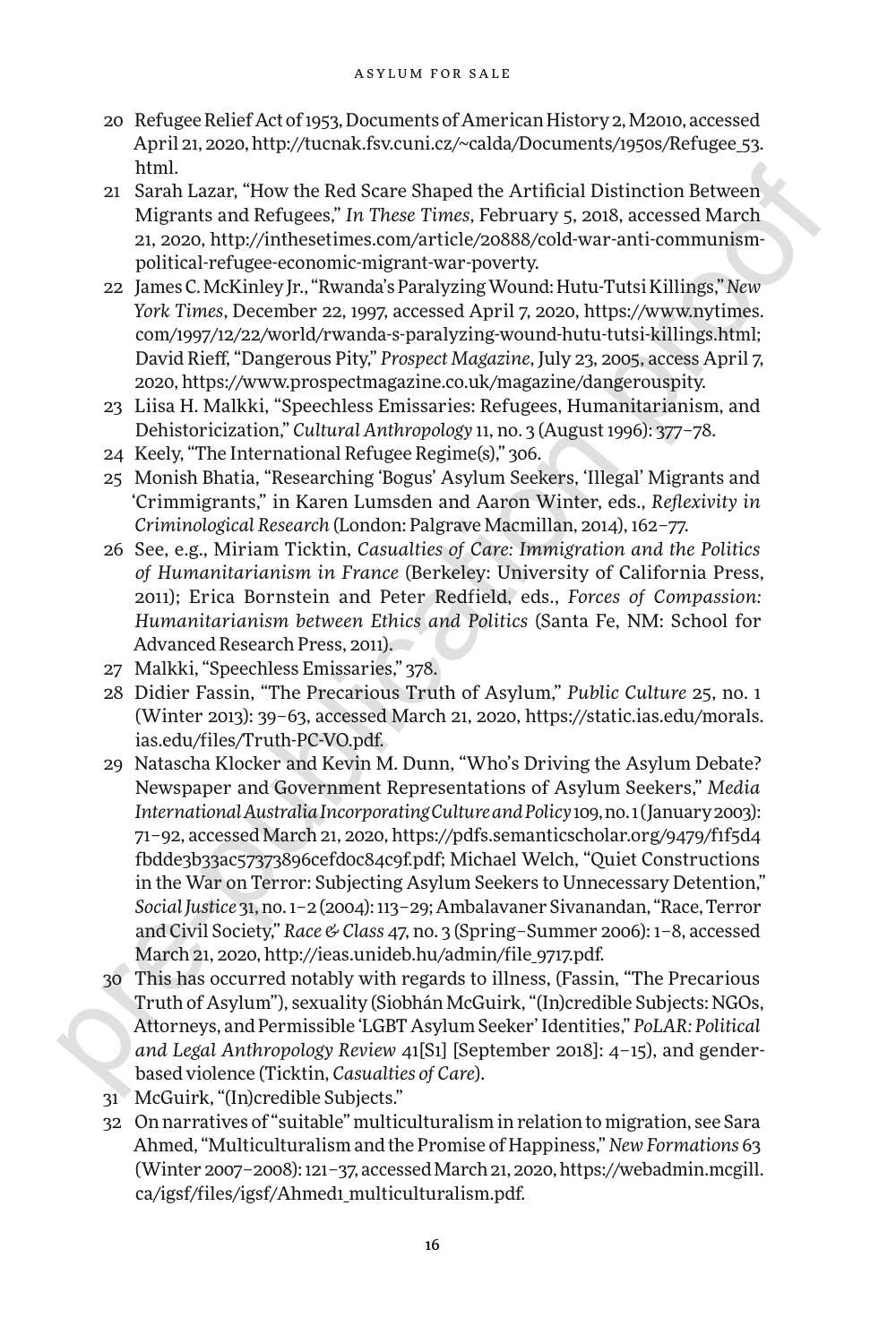- 33 Kerry Moore, "'Asylum Shopping' in the Neoliberal Social Imaginary," *Media, Culture & Society* 35, no. 3 (April 2013): 348–65. "Fact Sheet: President Donald J. Trump Is Ensuring Non-Citizens Do Not Abuse Our Nation's Public Benefit," White House, August 12, 2019, accessed March 21, 2020, https://www. whitehouse.gov/briefings-statements/president-donald-j-trump-ensuringnon-citizens-not-abuse-nations-public-benefit.
- 34 Bhatia, "Researching 'Bogus' Asylum Seekers"; Andrew Markus and Dharmalingam Arunachalam, "Australian Public Opinion on Asylum," *Migration and Development* 7, no. 3 (May 2018): 435–47; Shenilla Mohamed l, "South Africa: Failing Asylum System Is Exacerbating Xenophobia," Amnesty International, October 29, 2019, accessed March 21, 2020, https://www. amnesty.org/en/latest/news/2019/10/south-africa-failing-asylum-system-isexacerbating-xenophobia.
- 35 Adrienne Pine, "Forging an Anthropology of Neoliberal Fascism," *Public Anthropologist* 1, no. 1 (January 2019): 20–40.
- Donald J. Trump Is Ensuring Noro-Citizens Do Mot Abuse Our Nations Public Schemes (Northernous gave the Microsofte Microsofte and the Microsofte more citizens and the microsofte more citizens and the microsofte more citiz 36 Helen Davison, "Asylum Seeker Rallies across Australia Draw Thousands in Support of Refugees," *Guardian*, October 11, 2015, accessed March 29, 2020, https://www.theguardian.com/world/2015/oct/11/asylum-seeker-ralliesacross-australia-draw-thousands-in-support-of-refugees; Jessica Longbottom, "Hundreds Protest in Melbourne against Offshore Detention of Asylum Seekers," ABC News, April 30, 2016, accessed March 29, 2020, https://www.abc. net.au/news/2016-04-30/hundreds-protest-in-melbourne-against-offshoredetention/7373094; Katharine Murphy, "Labor's Left Wing Growing Uneasy about Nauru Children and Pacific Trade Deal," *Guardian*, October 6, 2018, accessed March 29, 2020, https://www.theguardian.com/australia-news/2018/ oct/07/labors-left-wing-growing-uneasy-about-nauru-children-and-pacifictrade-deal; "Australia Government Loses Bill Blocking Sick Asylum Seekers," BBC News, February 12, 2019, accessed March 29, 2020, https://www.bbc.co.uk/ news/world-australia-47193899.
	- 37 See, e.g., Thomas Gammeltoft-Hansen and Ninna Nyberg Sørensen, eds., *The Migration Industry and the Commercialization of International Migration* (London: Routledge, 2013); Sophie Cranston, Joris Schapendonk, and Ernst Spaan, eds., "New Directions in Exploring the Migration Industries: Introduction to Special Issue," *Journal of Ethnic and Migration Studies* 44, no. 4 (March 2018): 543–57, accessed March 26, 2020, https://www.tandfonline.com/ doi/full/10.1080/1369183X.2017.1315504.
	- 38 Angela Y. Davis, "The Prison Industrial Complex" (speech), Colorado College, Colorado, May 5, 1997; Julia Chinyere Oparah, *Global Lockdown: Race, Gender, and the Prison-Industrial Complex* (New York: Routledge, 2005); Patrisia Macías-Rojas, *From Deportation to Prison: The Politics of Immigration Enforcement in Post-Civil Rights America* (New York: New York University Press, 2016).
	- 39 Laura María Agustín, *Sex at the Margins: Migration, Labour Markets and the Rescue Industry* (London: Zed Books, 2007); INCITE! Women of Color against Violence, eds., The Revolution Will Not Be Funded: Beyond the Nonprofit *Industrial Complex* (Cambridge, MA: South End Press, 2007).